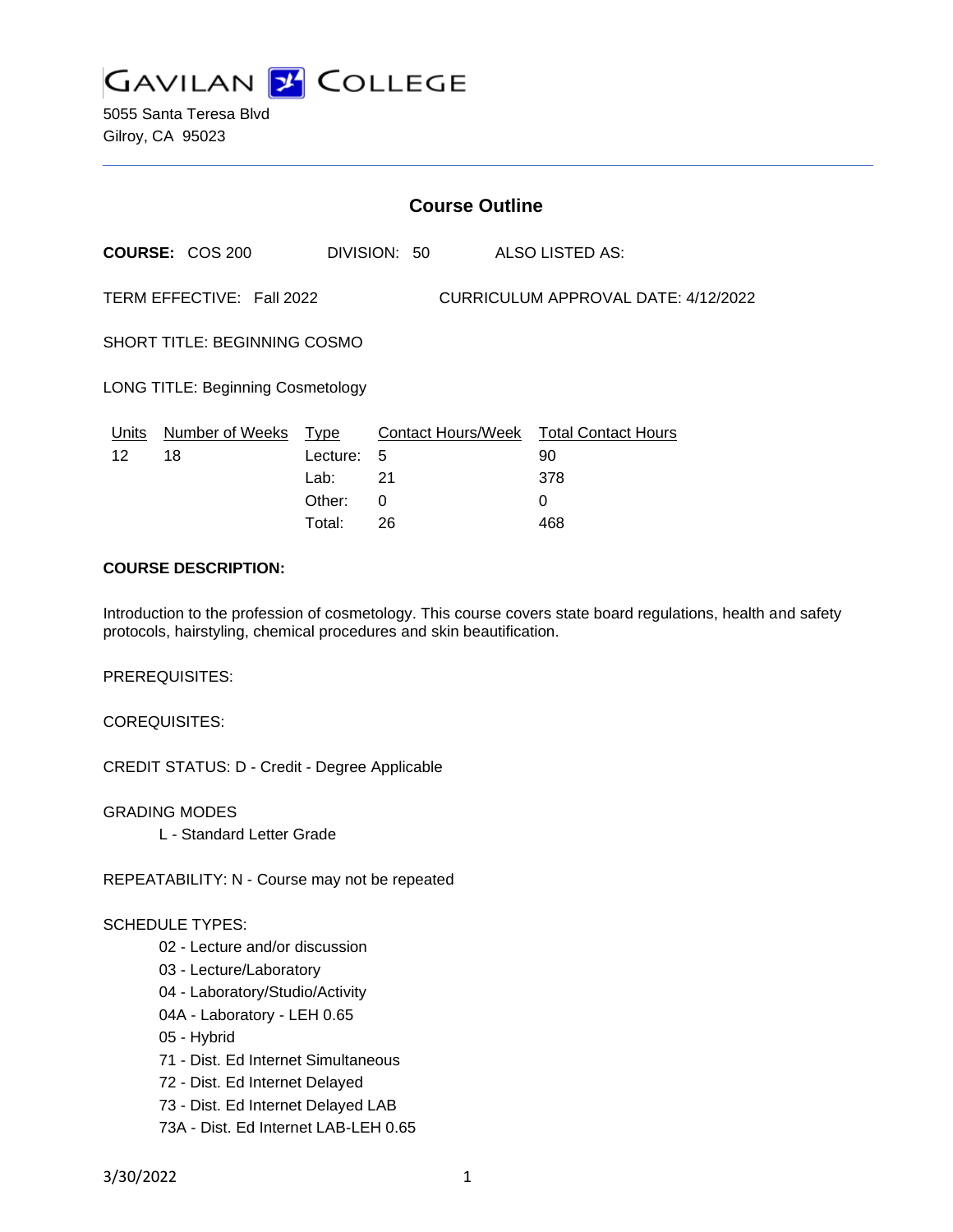# **STUDENT LEARNING OUTCOMES:**

By the end of this course, a student should:

1. Explain and demonstrate the techniques of haircutting and styling with emphasis on proper elevations, tool use and safe and sanitary procedures, on mannequins.

2. Describe and demonstrate how to apply the correct manicure procedure on a model.

3. Develop and perform a basic facial and the corresponding make-up customized for an individual based on skin conditions.

4. Analyze, select and apply the proper hair coloring chemicals based on an individual's needs.

5. Describe and apply health and safety and disinfection sanitation procedures.

## **COURSE OBJECTIVES:**

By the end of this course, a student should:

1. Describe and practice the State Board procedures, rules and regulations for practical cosmetology services.

2. Discuss the uses and benefits of various types of conditioners and describe and demonstrate proper brushing and general hair and scalp treatments.

3. Describe cells, their structure and their reproduction.

4. Define tissue found in the body as well as explain the functions of the ten main body systems.

5. Describe the structure and composition of the skin, list the function of the skin and define important terms relating to skin disorders.

6. Describe the five main categories of professional skin care products and explain the different types of massage movements.

7. Describe the different types of cosmetics and their uses and list safety measures for make-up application.

8. Describe and demonstrate a basic make-up procedure, including eyebrow tinting, eyelash application, beautification and enhancement.

9. Describe the elements of a client consultation for hair removal, list and practice the safety measures and demonstrate an eyebrow arching procedure.

10. Explain and complete the proper State Board color application process on manikins, including the required health and safety standards.

11. Describe and demonstrate the techniques of finger waving, roller setting, pin-curls and comb-outs.

12. List the factors of a hair analysis for a chemical wave, explain the physical and chemical wave action that takes place during permanent waving and demonstrate basic wrapping procedures.

## **CONTENT, STUDENT PERFORMANCE OBJECTIVES, OUT-OF-CLASS ASSIGNMENTS**

## Curriculum Approval Date: 4/12/2022

**LECTURE CONTENT:**

5 Hours

Content: Introduction and Orientation to Gavilan College Cosmetology. State Cosmetology Rules and Regulations. Develop classroom statement, career and goal planning.

10 Hours

Content:

Trichology/Scalp and Hair Treatment: (a) Properties of hair. (b) Characteristics of hair. (c) Growth patterns. (d) Disorders of the hair and scalp.

Disinfecting and Sanitizing: (a) State required procedures.

10 Hours

Content:

Bacteriology: (a) Pathogenic Bacteria (b) Non-Pathogenic Bacteria

Sterilization and Sanitation: (a) Physical Sanitation (b) Chemical Sanitation

State Board Procedure for Practical Services: (a) Sanitize (b) Table Set-Up (c) Client Protection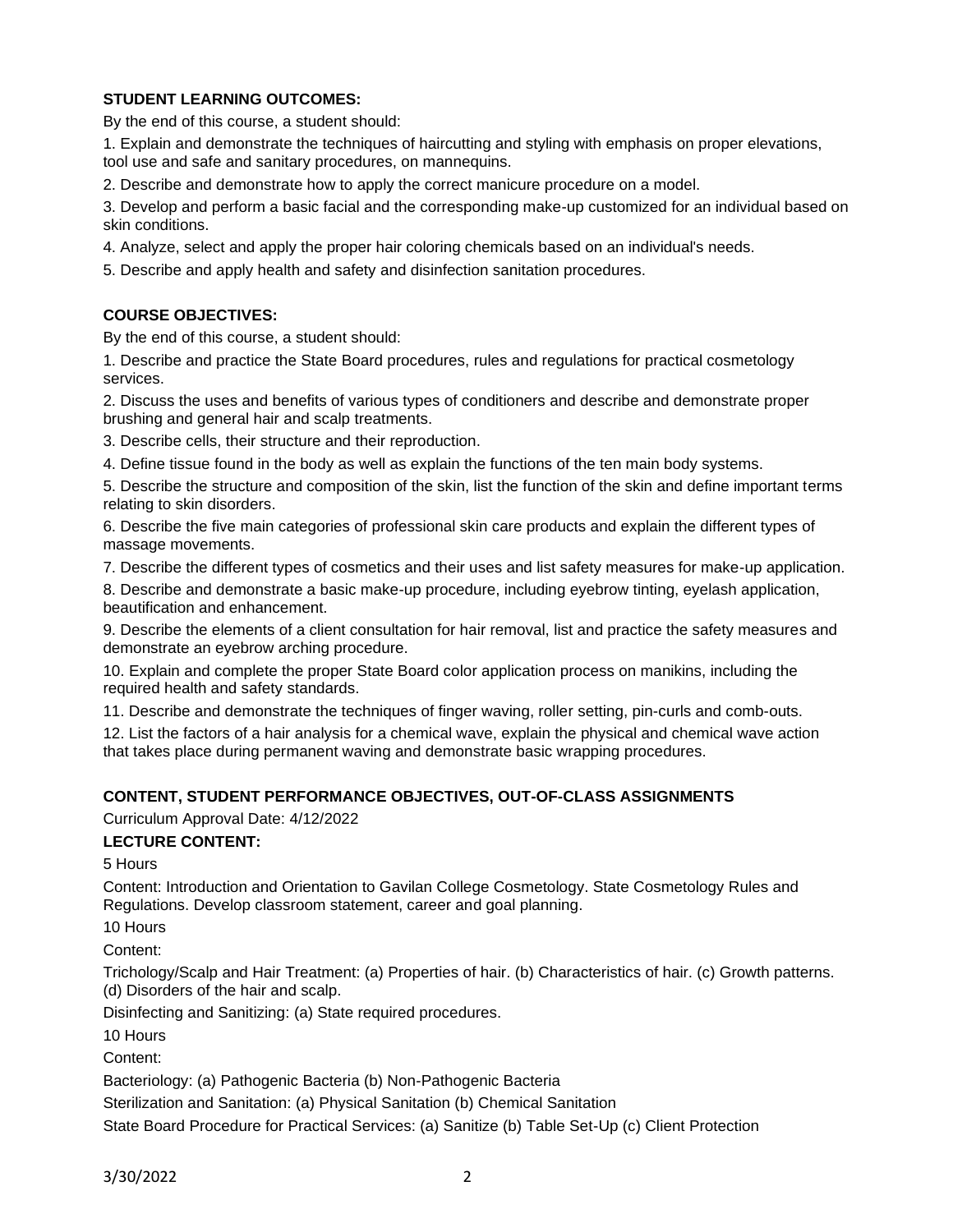5 Hours

Content:

Introduction to Dermatology and Onychology: (a) History of skin. (b) Function of skin. (c) Nail structure./Water and Oil Manicure (d) Disorders and diseases.

Facials: (a) Facial preparation. (b) Implements and supplies. (c) Manuel facial massage. (d) Skin analysis 10 Hours

Content:

State Board Rules and Regulations: (a) Cosmetology Act (b) Performance Criteria

Introduction to material safety, data sheets, environmental health and safety agencies.

Make-Up Application

Introduction to Eyelash and Eyebrow Beautification and Enhancement Procedures: (a) Elements of a client consultation for hair removal. (b) Safety measures during an eyebrow arching procedure. (c) Different types of cosmetics and their uses.

1 Hour

Content: Lecture Test: (a) Trichology (b) Bacteriology (c) Sterilization and Sanitation (d) Rules and Regulations (e) Cosmetology Act (f) Onychology (g) Dermatology

10 Hours

Content: Introduction and Practical State Board color application. Hair coloring: (a) Color theory. (b) Types of hair color and uses. (c) Patch testing, strand testing. (d) Procedures.

Bleaching: (a) Health and Safety Standards (b) Applications

5 Hours

Content: Anatomy: (a) Cell Metabolism (b) Osteology (c) Mythology

10 Hours

Content: Fundamentals of Hair Cutting: (a) Uniform haircut design. (b) Sectioning, 90 degree elevation. (c) Safe and sanitary procedures.

16 Hours

Content: Hair Styling - Wet Hair Styling and Press and Curl: (a) Face Shapes (b) Volume and Indentations (c) Shaping (d) Pin-curls (e) Roller placements

Introduction to Thermal Hair Styling - Introduction to Marcel Iron Styling. Overview: (a) Methods/Techniques (b) Safety (c) Pressing/Comb Heater (d) Emergency First Aid

1 Hour

Content: Lecture Test: (a) Anatomy (b) Color Theory (c) Wet Hair Styling Theory - hydrogen bands, facial structures, hair charm characteristics

5 Hours

Content: Cosmetology Chemistry/Permanent Waving: (a) Sectioning - straight back and double halo (b) Wrapping (c) Spiral Wrap (d) Permanent Wave Application

2 Hours

Final Exam.

# **LAB CONTENT:**

# 22 Hours

Content: Student Application: (a) Cosmetology kit assembly, identifying tools of the trade. (b) Table set-up for hair-cutting. (c) Proper use of hair-cutting implements./Disinfection and sanitation. (d) Sectioning, importance of proper use of sectioning for control as directed by State Board requirements.

# 42 Hours

Content: Student Application: (a) Fundamentals of hair-cutting. (b) Solid form, diagonal solid form and basic increased layering designs. (c) Hair styling. (d) Proper blow-drying.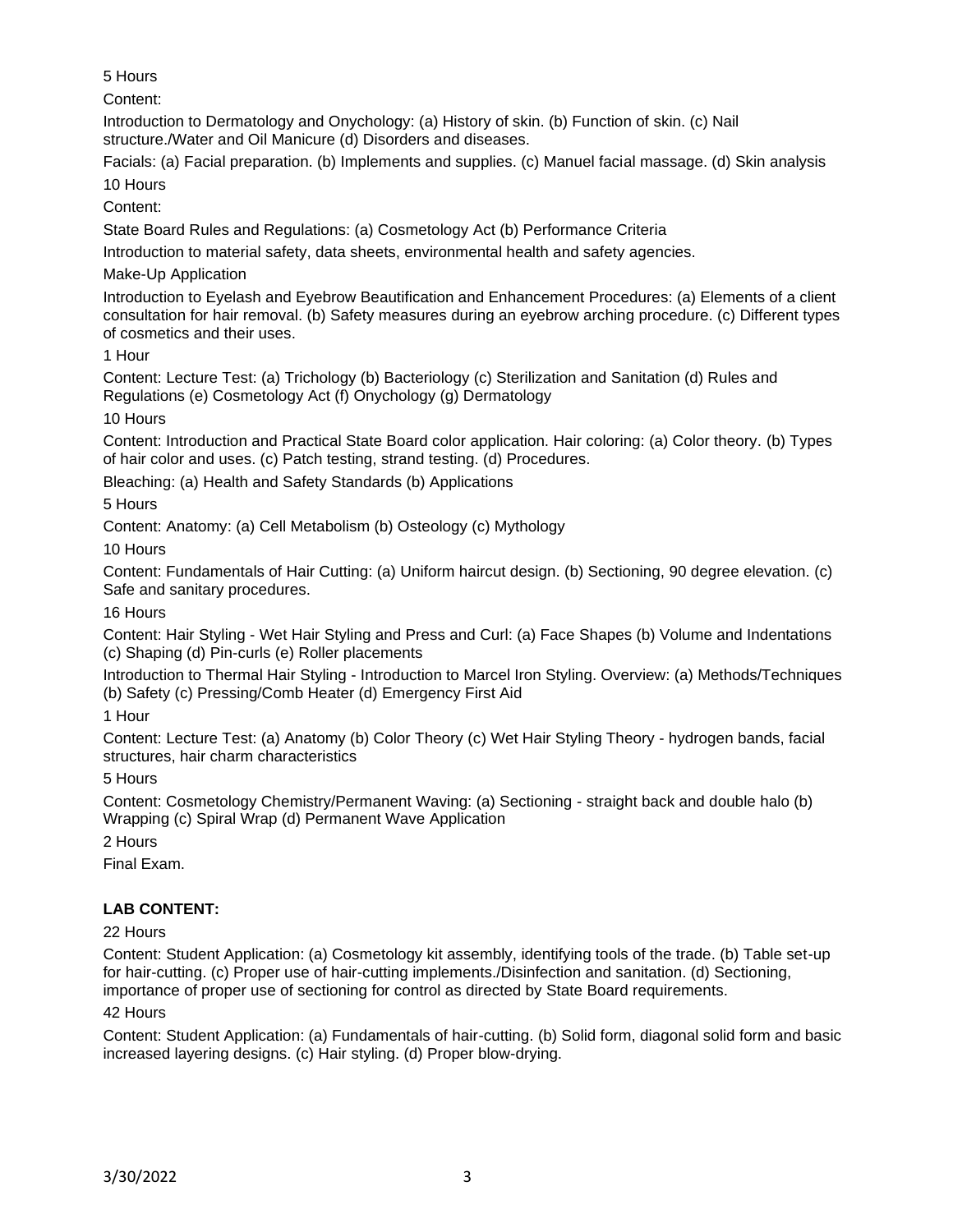42 Hours

Content: Student Application:

Manicuring: (a) Water manicure procedure. (b) Oil manicure procedure. (c) Arm massage. (d) Nail polish application base coat, polish, top coat. (e) Safety rules in manicuring./Disinfection and sanitation procedures. (f) Proper handling of sharp points and implements. (g) Keeping all containers covered and labeled. (h) Analyze hands and nails for disease.

Scalp and Hair Treatment: (a) Brushing (b) Massage (c) Conditioners

15 Hours

Content: Student Application: (a) Skin analysis (b) Massage (c) Manuel facial

22 Hours

Content: Student Application: Eyebrow Arching: (a) Implements, sanitation, supplies for arching. (b) Procedure for giving an eyebrow arch. (c) Corrective make-up. Eyelash Application, Beautification and Enhancement: (a) Eyebrow tinting (b) Eyelash application

22 Hours

Content: Practical Exam: (a) Sectioning (b) Solid Form Hair-cutting (c) Diagonal Back Solid Form Haircutting (d) Increased Layer Hair-cutting (e) Blow-drying, Thermal Design (f) Make-up Application (g) Eyebrow Arching (h) Facials (i) Manicuring

# 22 Hours

Content: Hair Coloring and Bleaching/State Board Color Application: (a) Virgin tint to lighter. (b) Retouch to lighter. (c) Virgin tint to darker. (d) Retouch touch to darker. (e) Virgin bleach. (f) Bleach retouch. (g) Virgin toner. (h) Toner retouch. (i) Tint black to natural.

# 42 Hours

Content: Fundamentals of Haircutting: (a) Uniform haircut design. (b) Sectioning, 90 degree elevation. (c) Solid form, diagonal solid form and basic increased layering designs. (d) Hair styling. (e) Proper blow-drying. 42 Hours

Content: Student Application: Wet Hair Styling: (a) Roller Placement (b) Pin-curl Structure (c) Clockwise (d) Stand-up Curls (e) Comb-out Techniques

20 Hours

Content: Demonstration - Thermal Hair Styling. Thermal iron techniques with controlled and safe application.

22 Hours

Content: Practical Subject Tests: (a) Color Applications (b) Wet Styling Applications (c) Uniform Hair-cutting 10 Hours

Content: Student application of material presented during lectures, including permanents and wrapping. 26 Hours

Content: State Board Procedure for Practical Services. Review of all subjects. Student application of skills/techniques identified as needing more practice.

27 Hours

Practical Subject Test

2 Hours

Final Exam.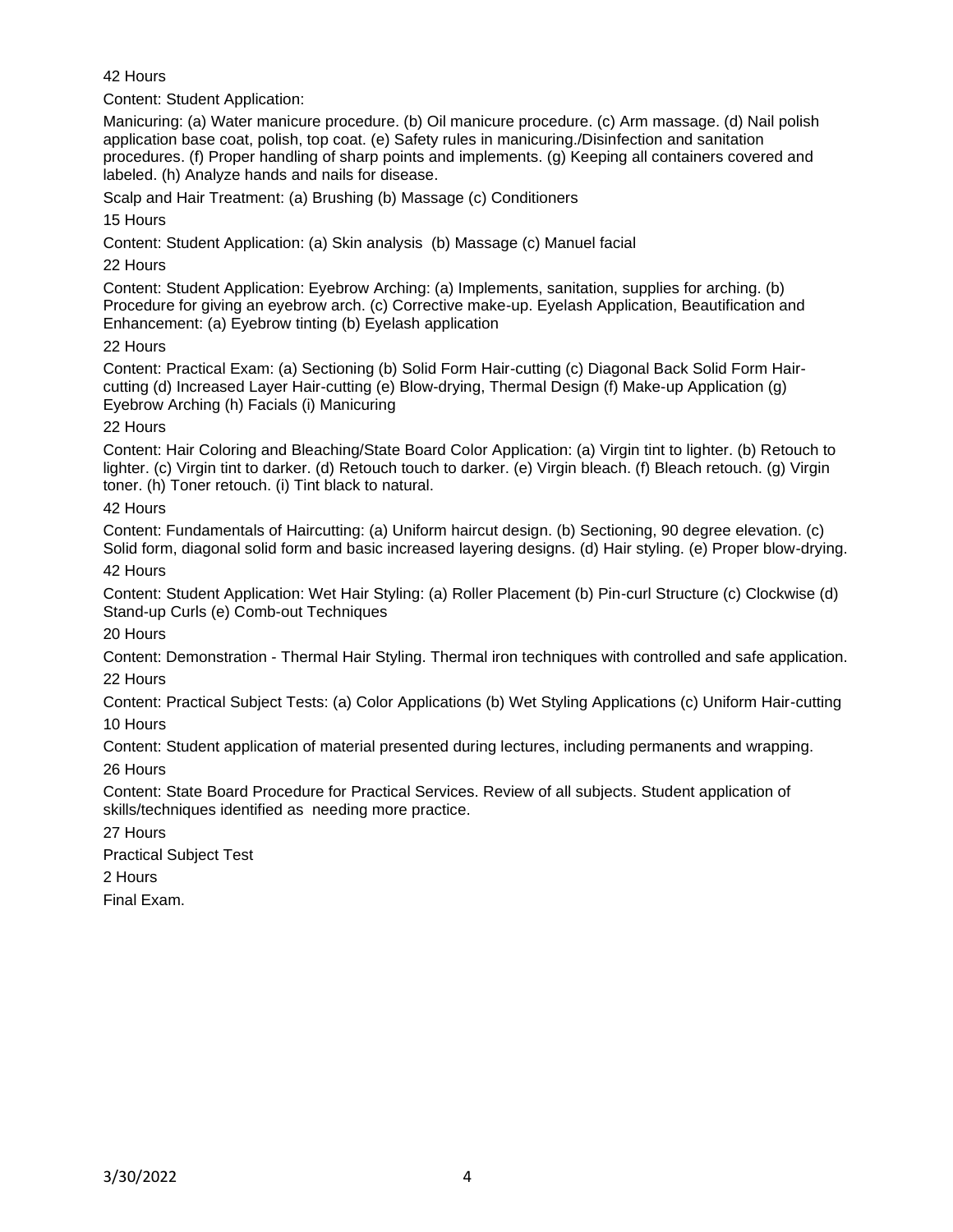## **METHODS OF INSTRUCTION:**

Lecture, demonstrations, guest speakers, audio visual presentations, student participation with mannequin and model, practical applications.

#### **OUT OF CLASS ASSIGNMENTS:**

Required Outside Hours 50 Assignment Description Assignments: Read appropriate textbook chapter(s). Required Outside Hours 90 Assignment Description Assignment: Complete practical and theory workbook assignments on designated topic(s). Required Outside Hours 40 Assignment Description Assignment: Review all subjects for theory and practical examinations. Review all designated topics. Study for exams and final.

#### **METHODS OF EVALUATION:**

Writing assignments Evaluation Percent 40 Evaluation Description 30% - 60% Written Homework; Lab Reports; Essay Exams

Skill demonstrations Evaluation Percent 40 Evaluation Description 30% - 60% Class Performance; Performance Exams

Objective examinations Evaluation Percent 20 Evaluation Description 20% - 40% Multiple Choice; True/False; Matching Items; Other: Essay.

#### **REPRESENTATIVE TEXTBOOKS:**

Milady Standard Cosmetology Practical Workbook, Milady, Cengage Learning, 2020. 12th Grade Verified by: MS Word

Milady Standard Cosmetology Textbook, Milady, Cengage Learning, 2020. 12th Grade Verified by: MS Word

Milady Standard Cosmetology Theory Workbook, Milady, Cengage Learning, 2020. 12th Grade Verified by: MS Word

## **REQUIRED MATERIALS:**

Cosmetology Kit